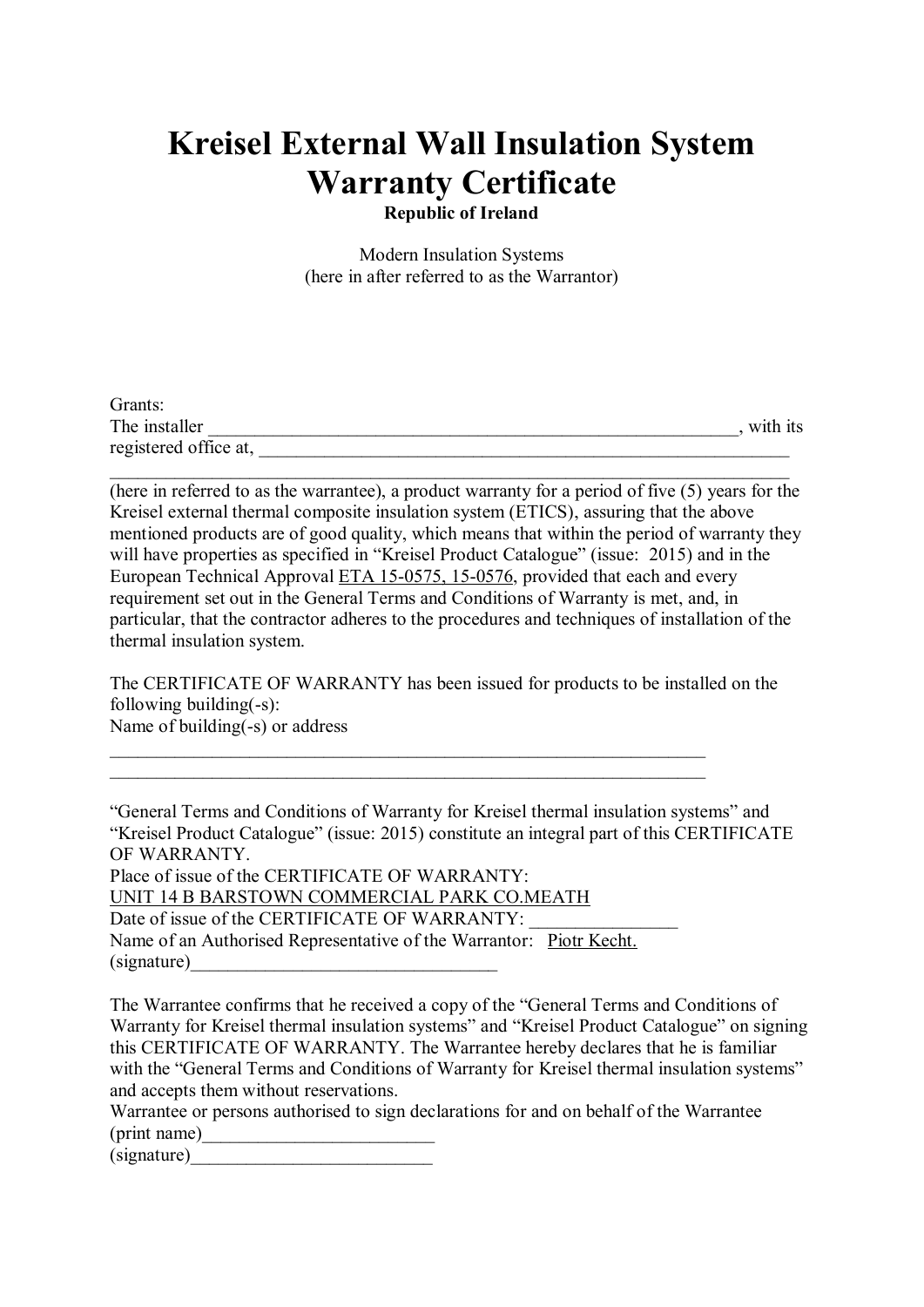# **GENERAL TERMS AND CONDITIONS OF WARRANTY FOR KREISEL THERMAL INSULATION SYSTEMS**

## **I. GENERAL**

These General Terms and Conditions of Warranty apply to the products of KREISEL Technika Budowlana Sp. z o.o., 60-462 Poznań, ul. Szarych Szeregów 23Sp. specified in the Catalogue of Products covered by the Warranty (hereinafter referred to as the Catalogue), being an annexe to the Terms and Conditions.

## **II. DEFINITIONS**

**Warrantor** – Modern Insulation Systems,

UNIT 14A BARSTOWN COMMERCIAL PARK CO.MEATH

**Warrantee** – a sole trader providing building services who has been issued with the Certificate of Warranty, or an entity that acquired the rights arising from the Warranty.

**Investor** – a natural person, legal person or other organisation not being a legal person to whose order the Warrantee provides building services with the use of the products mentioned in par. I p. 1.

**Warrantee's Representative** – an employee of the Warrantee authorised to act on behalf of the Warrantor in connection with the Warranty.

**Products** – denotes the products detailed in the Certificate of Warranty.

**Catalogue** – the latest issue of Kreisel Product Catalogue as of the date of receipt of the Certificate of Warranty by the Warrantee.

**Reference Document** – a document (e.g. Technical Approval or Standard) indicated by the Warrantor in the Catalogue, specifying, in particular, the requirements as to the Product or insulation system containing the Product as a component.

**Certificate of Warranty** – a document assuring the quality of the Products issued to the Warrantee. **III. SCOPE AND CONDTIONS OF WARRANTY**

1. The Warrantor assures that the Products are good quality, which means that the Products have properties as specified in the Catalogue, provided as an annexe to each Certificate of Warranty, and that they also meet the requirements detailed in the Reference Document specified in the Catalogue. 2. The Warrantor grants a 60 – month warranty for the Products used in the building specified in the Certificate of Warranty (hereinafter referred to as the Period of Warranty) provided that the Products purchased are installed on the above mentioned building before the expiry date as indicated on the packaging of these Products. The Warrantor assures under this Warranty that within the Period of Warranty the products shall meet the requirements specified in p.1

3. The Period of Warranty begins on the day of signing, in the presence of Warrantee's Representative as confirmed by his signature, of the final acceptance report for the work completed by the Warrantee for the Investor with the use of Warrantor's Products.

4. The Warranty is granted for the Products used by the Warrantee, who ensures adherence to the procedures and techniques of system installation in accordance with: requirements of ETAG 004:2000, European Technical Approvals ETA granted to KREISEL Technika Budowlana Sp. z o. o., the regulations in force, the conditions of execution and acceptance of building works concerning systems of thermal insulation of buildings, best practice in building, and the Manufacturer's indications, in particular according to the conditions specified in the Catalogue that apply to the Product used.

5. The Warrantor is not liable under this Warranty for any damage to the Products or absence of properties as specified in p. 1, resulting from:

- negligence or incompetent storage or handling of Products, or failure to use the Products in accordance with the documentation specified in p.1 by the Warrantee or third parties, or tampering with the composition of the Products as to the proportions and quality of ingredients,

- external factors not due to the Product, in particular: force majeure, subsidence of the building, organic contamination, heavy contamination of the facade surface resulting from the unfavourable location of the building,

- taking improper action or adopting incorrect solutions in the technical documentation of the building referred to in p. 2, concerning: elements of that building, elements connected to the building (e.g. billboards) or materials used – which may have an adverse effect on the system and Products covered by the Warranty.

- action by third parties, for which the Warrantor is not liable, in particular, improper action or omission as to the use of the building in accordance with its conditions of maintenance, - contractor's errors.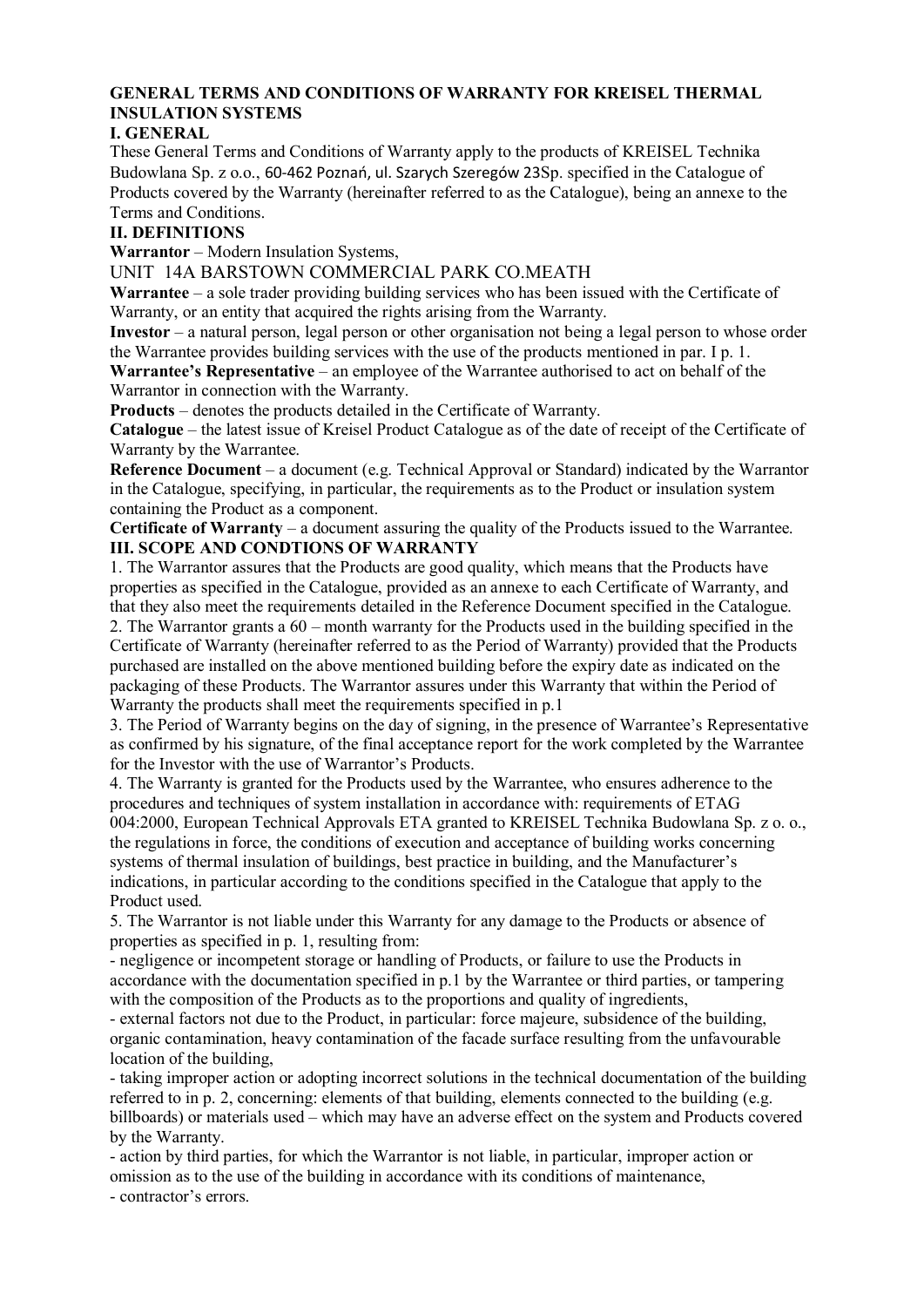6. The Warrantor's liability under this Warranty is limited to the supply of Products that are free of defects, or repair only to the extent of the defect, provided that the defect is discovered within the Period of Warranty and that it is reported and that the Warrantee's duties detailed in par. IV are fulfilled. The scope of work connected with the replacement of Products or repair shall be subject to the Warrantor's agreement and approval.

7. The Warranty does not cover standard maintenance activities, e.g. cleaning, painting and maintenance of the facade, removal of any contamination or repair of mechanical damage to the facade.

8. The Warrantor undertakes to investigate a reported claim within 30 days from signing the inspection report referred to in par. IV p. 1 item i). This term may be extended if any expert opinion concerning the claim is required, however, the Warrantor shall make an effort to limit this period to the minimum necessary.

9. The Warrantor is obliged to produce, at the Warrantee's request, the documents that authorise the sale of the individual product batches, in accordance with the relevant legal regulations.

#### **IV. DUTIES OF THE WARRANTEE**

1. The Warrantee's rights under this Warranty concerning the Products purchased referred to in par. I may be exercised provided that the Warrantee fulfils the following duties:

a) written notification to the Warrantor of the commencement of building works with the use of the Products, as well as about the completion of works and the date of final acceptance, the notification being made in at least seven (7) - day advance,

b) email and fax notification to the Warrantor's Representative of the date of acceptance of the individual stages of thermal insulation project, made in at least two-day advance.

c) providing supervision of the building works with the use of the Products, by an ETICS Supervisor having appropriate qualifications (construction licence, valid ETICS Supervisor certificate issued by Certificate Holder),

d) acceptance, by the ETICS Supervisor, of all stages of the building works, confirmed by appropriate entry in the construction log, and, at the Warrantor's request, making the construction log available to the Warrantor's Representative for inspection,

e) enabling the Warrantor's Representative to check the execution of the individual stages of building work with the use of the Products and other materials that are components of the system in accordance with the relevant Reference Document,

f) compliance with Warrantor's Representative's comments and instructions concerning the execution of building work with the use of the materials, made in writing,

g) immediate notification of a claim in writing, no later than within 7 days from the date of discovery of any defects of a Product covered by this Warranty by the Warrantee,

h) ensuring appropriate protection of the Product being the basis for the claim and the area of its application to enable verification of the claim as to the Product's defects,

i) participation, together with the Warrantor's Representative, in preparation of the inspection report, which report shall otherwise be drawn up by only one party,

j) undertaking necessary steps, agreed with the Warrantor's Representative, in order to limit the damage to the insulation system in the area of application of the Product being the subject of the claim,

k) producing the technical documentation on the basis of which building work was executed with the use of the Products,

l) obtaining and supplying to the Warrantor's Representative of paid invoices for all batches of Products and other materials being components of the system used by the Warrantee, together with the documents authorising the sale of the relevant batches,

m) production of the Certificate of Warranty by the Warrantee, signed by an authorised representative of the Warrantor and by the Warrantee.

2. Failure to perform any of the duties detailed in par. 1 by the Warrantee results in forfeit of rights under this Warranty.

3. Claim notification is considered to be made within the notification period as specified in par. IV p. 1 item g) if the claim notification is sent within this period by registered mail, return receipt requested, to the address of the Warrantor's registered office.